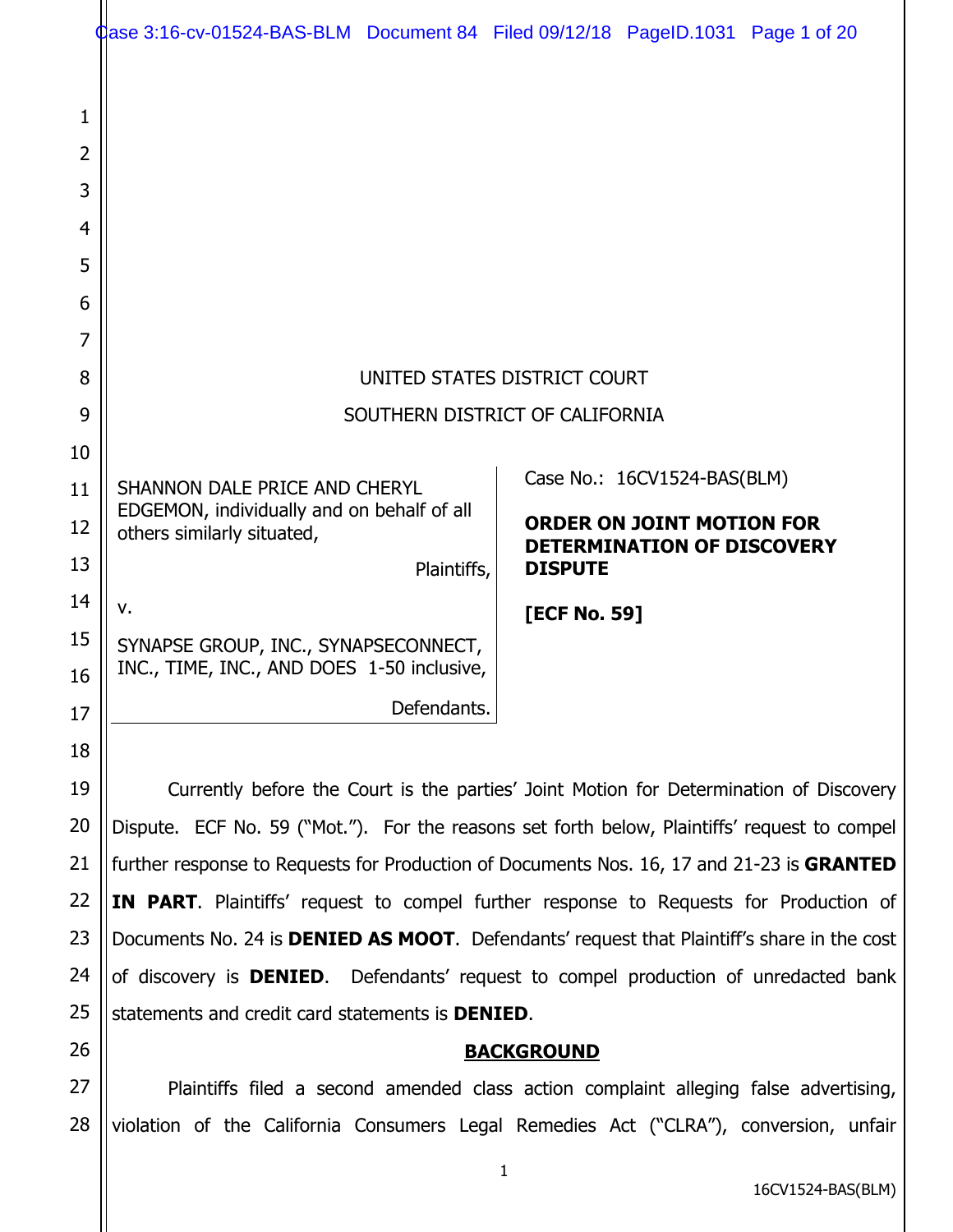1 2 3 4 5 6 7 8 competition, and unjust enrichment on August 23, 2016. ECF No. 13 ("SAC"). Plaintiffs allege that Defendants "are engaged in an illegal automatic renewal scheme for magazine subscriptions." Id. at 3. Specifically, Plaintiffs allege that after presenting consumers with an opportunity for free or heavily discounted magazine subscriptions, Defendants misleadingly enroll customers in an automatic renewal program that renews the magazine subscriptions and results in a charge to "the consumer's credit card, debit card, or third party payment account without providing the requisite disclosures and without obtaining the requisite authorizations required by California law." Id.

9 10 11 12 On June 27, 2018, counsel for Plaintiffs, Mr. Zachariah Dostart, and counsel for Defendants, Mr. Michael Meuti, contacted the Court regarding the instant dispute. ECF No. 54. In response, the Court ordered the parties to file a Joint Motion for Determination of Discovery Dispute on or before July 30, 2018. Id. The parties timely filed the motion. See Mot.

On August 22, 2018, the parties filed a Joint Statement Regarding the instant motion "identif[ying] the issues that have been resolved and the remaining issues the parties believe require a decision by the Court." ECF No. 79 ("Supp. Jt. Stmt.").

# **LEGAL STANDARD – SCOPE OF DISCOVERY**

The scope of discovery under the Federal Rules of Civil Procedure is defined as follows:

Parties may obtain discovery regarding any nonprivileged matter that is relevant to any party's claim or defense and proportional to the needs of the case, considering the importance of the issues at stake in the action, the amount in controversy, the parties' relative access to relevant information, the parties' resources, the importance of the discovery in resolving the issues, and whether the burden or expense of the proposed discovery outweighs its likely benefit. Information within this scope of discovery need not be admissible in evidence to be discoverable.

24 Fed. R. Civ. P. 26(b)(1).

13

14

15

16

17

18

19

20

21

22

23

25 26 27 28 District courts have broad discretion to determine relevancy for discovery purposes. See Hallett v. Morgan, 296 F.3d 732, 751 (9th Cir. 2002). District courts also have broad discretion to limit discovery to prevent its abuse. See Fed. R. Civ. P.  $26(b)(2)$  (instructing that courts must limit discovery where the party seeking the discovery "has had ample opportunity to obtain the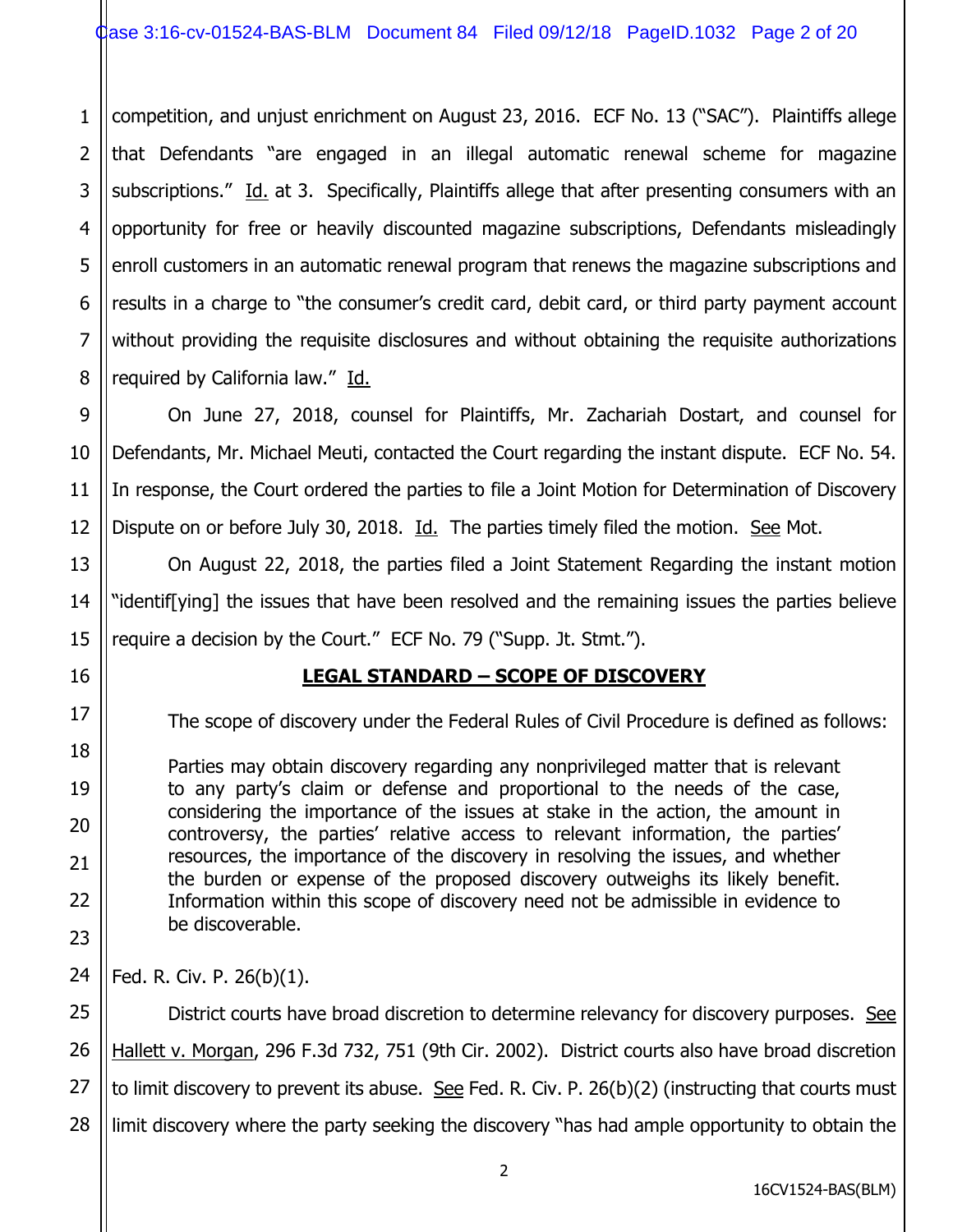1 2 3 information by discovery in the action" or where the proposed discovery is "unreasonably cumulative or duplicative," "obtain[able] from some other source that is more convenient, less burdensome, or less expensive," or where it "is outside the scope permitted by Rule 26(b)(1)").

4

5

6

7

8

9

10

11

12

13

21

27

28

A party may request the production of any document within the scope of Rule 26(b). Fed. R. Civ. P. 34(a). "For each item or category, the response must either state that inspection and related activities will be permitted as requested or state with specificity the grounds for objecting to the request, including the reasons." Id. at  $34(b)(2)(B)$ . The responding party is responsible for all items in "the responding party's possession, custody, or control." Id. at 34(a)(1). Actual possession, custody or control is not required. Rather, "[a] party may be ordered to produce a document in the possession of a non-party entity if that party has a legal right to obtain the document or has control over the entity who is in possession of the document." Soto v. City of Concord, 162 F.R.D. 603, 619 (N.D. Cal. 1995).

#### **LEGAL STANDARD – CLASS ACTIONS**

14 15 16 17 18 19 20 22 23 24 25 26 Whether or not pre class certification discovery will be permitted is in the sound discretion of the trial court. Coleman v. Jenny Craig, Inc., 2013 WL 2896884, at \*4 (S.D. Cal. June 12, 2013) (citing Kamm v. Cal. City Dev. Co., 509 F.2d 205 (9th Cir.1975)). In seeking discovery before class certification, Plaintiffs bear the burden of making a prima facie showing that the Fed. R. Civ. P. 23 requirements are satisfied or that discovery is likely to substantiate the class allegations (Mantolete Burden). Salgado v. O'Lakes, 2014 WL 7272784, at \*4 (E.D. Cal. Dec. 18, 2014); see also Coleman, 2013 WL 2896884, at \*4 (citing Mantolete v. Bolger, 767 F.2d 1416, 1424 (9th Cir.1985) ("Although in some cases a district court should allow discovery to aid the determination of whether a class action is maintainable, the plaintiff bears the burden of advancing a prima facie showing that the class action requirements of Fed. R. Civ. P. 23 are satisfied or that discovery is likely to produce substantiation of the class allegations. Absent such a showing, a trial court's refusal to allow class discovery is not an abuse of discretion.")). Fed. R. Civ. P 23(a) permits a class actions to proceed where

> (1) the class is so numerous that joinder of all members is impracticable; (2) there are questions of law or fact common to the class; (3) the claims or defenses of the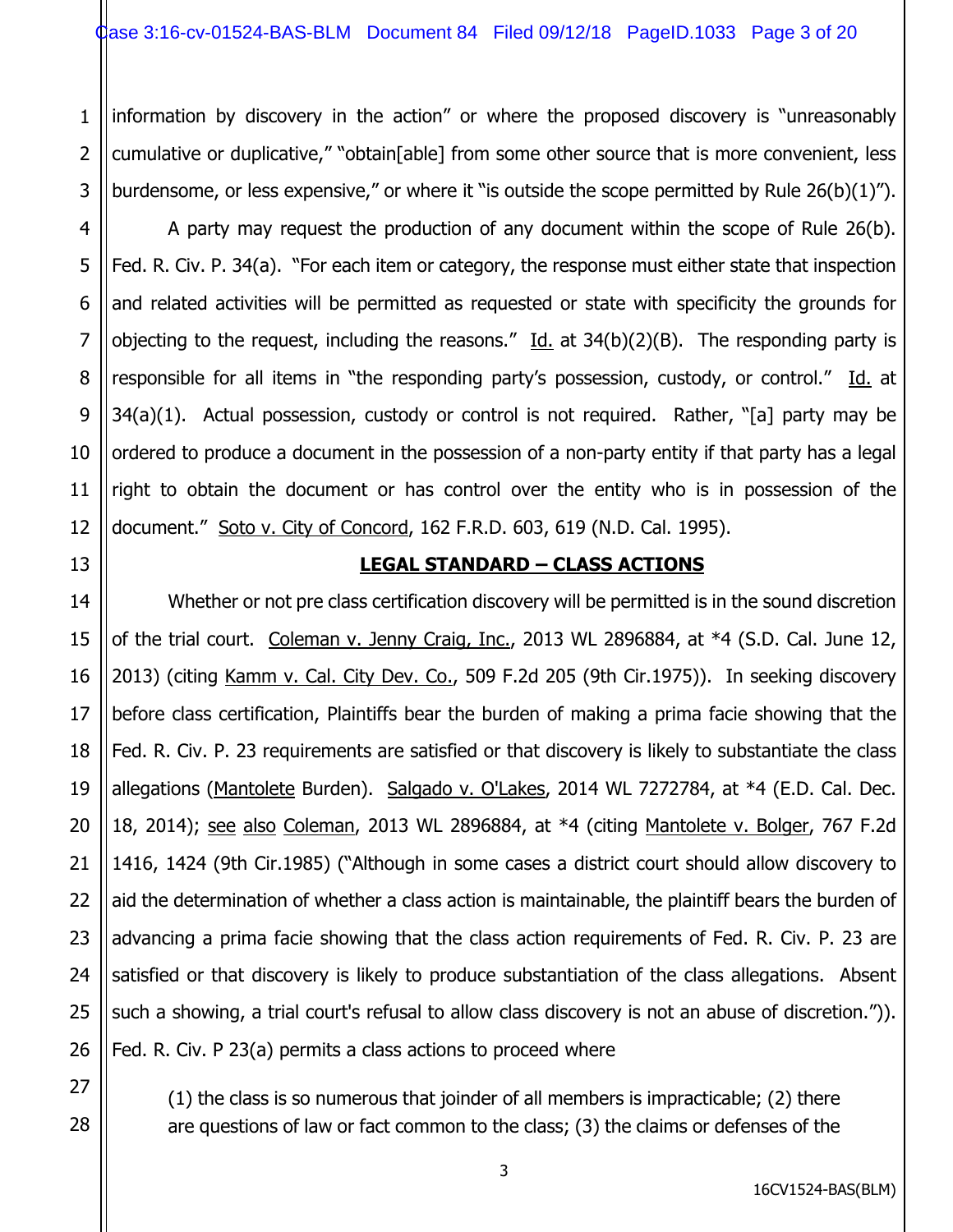representative parties are typical of the claims or defenses of the class; and (4) the representative parties will fairly and adequately protect the interests of the class

4 Additionally, a class action only will be certified if

1

2

3

5

6

7

8

9

18

19

20

21

22

23

24

25

26

27

28

(1) there is a risk of substantial prejudice from separate actions; or (2) declaratory or injunctive relief benefitting the class as a whole would be appropriate; or (3) "the questions of law and fact common to class members predominate over any questions affecting only individual members and ... a class action is superior to other available methods for fairly and efficiently adjudicating the controversy.

10 11 12 13 14 15 16 17 Coleman, 2013 WL 2896884, at \*4. "In determining whether to grant discovery the court must consider its need, the time required, and the probability of discovery resolving any factual issue necessary for the determination" of whether a class action is maintainable. Id. (citing Kamm, 509 F.2d at 210) (stating that "[t]he propriety of a class action cannot be determined in some cases without discovery, as, for example, where discovery is necessary to determine the existence of a class or set of subclasses. To deny discovery in a case of that nature would be an abuse of discretion. Where the necessary factual issues may be resolved without discovery, it is not required.").

# **DISCUSSION**

#### **A. Requests for Production Nos. 16 & 17**

Plaintiffs seek an order from the Court compelling Defendants to further respond to Request for Production of Documents ("RFPs") Nos. 16 and 17. Mot. at 20-26. The requests seek the following:

Request for Production No. 16:

All documents, including but not limited to emails, correspondence, notes, and/or audio files, that constitute, memorialize, reflect, refer to, or relate to any assertion, complaint, or grievance made during the Class Period by a California Customer that he or she did not consent or agree to be enrolled in an Automatic Renewal or Continuous Service subscription. (Plaintiff is amenable to meeting and conferring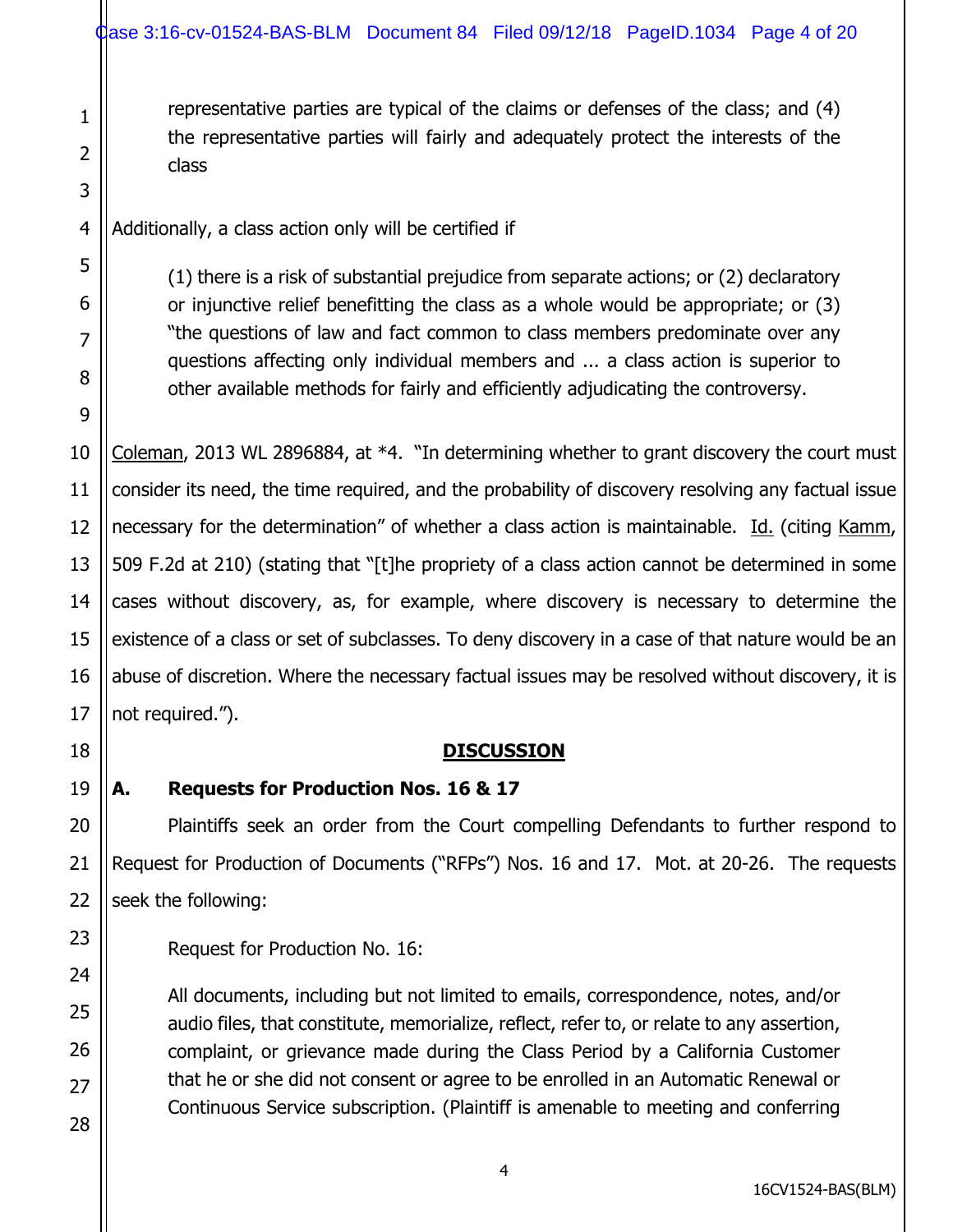|                | dase 3:16-cv-01524-BAS-BLM Document 84 Filed 09/12/18 PageID.1035 Page 5 of 20                                                                                                                                                                                                                                                                                                                                                         |  |  |  |  |  |
|----------------|----------------------------------------------------------------------------------------------------------------------------------------------------------------------------------------------------------------------------------------------------------------------------------------------------------------------------------------------------------------------------------------------------------------------------------------|--|--|--|--|--|
| 1              | on ESI search terms, custodians, and time frame for ESI searches).                                                                                                                                                                                                                                                                                                                                                                     |  |  |  |  |  |
| $\overline{2}$ | Request for Production No. 17:                                                                                                                                                                                                                                                                                                                                                                                                         |  |  |  |  |  |
| 3              | All documents, including but not limited to emails, correspondence, notes, and/or                                                                                                                                                                                                                                                                                                                                                      |  |  |  |  |  |
| $\overline{4}$ | audio files, that constitute, memorialize, reflect, refer to, or relate to any assertion,<br>complaint, or grievance made during the Class Period by a California Customer<br>that he or she did not consent for his or her credit card, debit card, or third party<br>payment account to be charged for a renewal period. (Plaintiff is amenable to<br>meeting and conferring on ESI search terms, custodians, and time frame for ESI |  |  |  |  |  |
| 5              |                                                                                                                                                                                                                                                                                                                                                                                                                                        |  |  |  |  |  |
| 6              |                                                                                                                                                                                                                                                                                                                                                                                                                                        |  |  |  |  |  |
| 7              |                                                                                                                                                                                                                                                                                                                                                                                                                                        |  |  |  |  |  |
| 8              | searches).                                                                                                                                                                                                                                                                                                                                                                                                                             |  |  |  |  |  |
| 9              | Id. at 12, 16. <sup>1</sup> After asserting numerous objections to RFP No. 16, Defendants agreed to produce                                                                                                                                                                                                                                                                                                                            |  |  |  |  |  |
| 10             | recordings of any responsive IVR <sup>2</sup> calls it locates as relates to these four additional                                                                                                                                                                                                                                                                                                                                     |  |  |  |  |  |
| 11             | potential class representatives                                                                                                                                                                                                                                                                                                                                                                                                        |  |  |  |  |  |
| 12             | correspondence from California consumers within the approximately 20 accessible                                                                                                                                                                                                                                                                                                                                                        |  |  |  |  |  |
| 13             | boxes containing hard-copy correspondence with customers between May 17,                                                                                                                                                                                                                                                                                                                                                               |  |  |  |  |  |
| 14             | 2012 and December 31, 2017                                                                                                                                                                                                                                                                                                                                                                                                             |  |  |  |  |  |
| 15             |                                                                                                                                                                                                                                                                                                                                                                                                                                        |  |  |  |  |  |
| 16             | The "Definitions" section of the Requests for Production set forth the following defined terms:                                                                                                                                                                                                                                                                                                                                        |  |  |  |  |  |
| 17             | "Automatic Renewal" means a plan or arrangement in which a magazine                                                                                                                                                                                                                                                                                                                                                                    |  |  |  |  |  |
| 18             | subscription is set to automatically renew at the end of a definite term for a                                                                                                                                                                                                                                                                                                                                                         |  |  |  |  |  |
| 19             | subsequent term, unless the subscriber cancels before the renewal is to take<br>effect.                                                                                                                                                                                                                                                                                                                                                |  |  |  |  |  |
| 20             | "California Customer" means an individual who, at any time on or after May 17,                                                                                                                                                                                                                                                                                                                                                         |  |  |  |  |  |
| 21             | 2012, was enrolled by or through Synapse in an Automatic Renewal or Continuous                                                                                                                                                                                                                                                                                                                                                         |  |  |  |  |  |
| 22             | Service magazine subscription for which the mailing address is in the State of                                                                                                                                                                                                                                                                                                                                                         |  |  |  |  |  |
| 23             | California. "Class Period" means the period May 17, 2012 to the present.                                                                                                                                                                                                                                                                                                                                                               |  |  |  |  |  |
| 24             | "Continuous Service" means a plan or arrangement in which a magazine                                                                                                                                                                                                                                                                                                                                                                   |  |  |  |  |  |
| 25             | subscription continues until cancelled by the subscriber.                                                                                                                                                                                                                                                                                                                                                                              |  |  |  |  |  |
| 26<br>27       | Mot. at 12-13.                                                                                                                                                                                                                                                                                                                                                                                                                         |  |  |  |  |  |
| 28             |                                                                                                                                                                                                                                                                                                                                                                                                                                        |  |  |  |  |  |
|                | <sup>2</sup> IVR stands for Interactive Voice Response System. Mot. at 8.                                                                                                                                                                                                                                                                                                                                                              |  |  |  |  |  |
|                | 5                                                                                                                                                                                                                                                                                                                                                                                                                                      |  |  |  |  |  |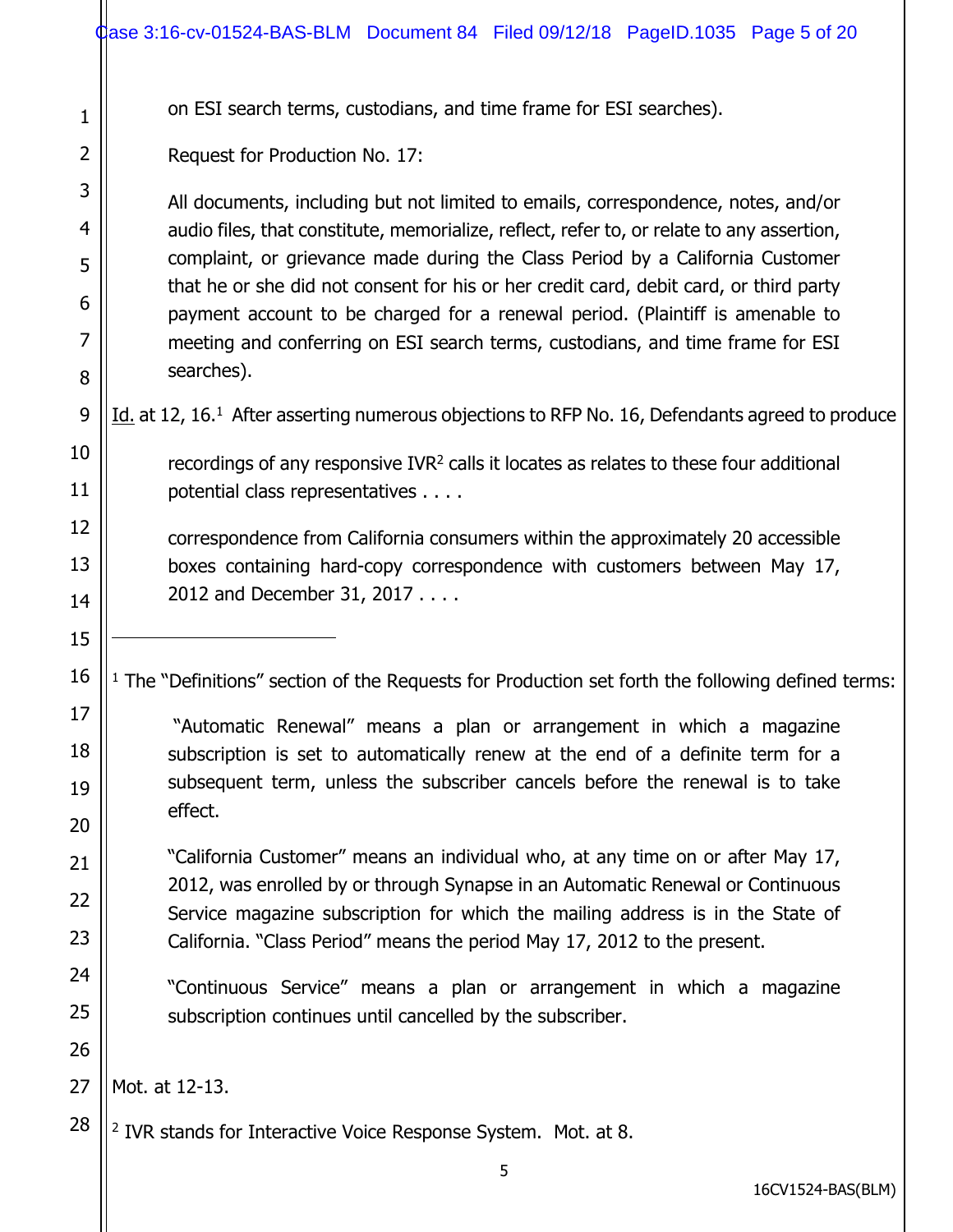1

2

3

4

5

6

7

responsive consumer correspondence with the Better Business Bureau and state attorney generals from California consumers, with information identifying any consumer redacted . . . .

relevant responsive emails through the process identified above and embodied in the Court-ordered ESI Stipulation. Any customer identifying information will be redacted.

8 9 10 11 12 13 14 15 16 Id. at 15-16. Defendants also asserted numerous objections to RFP No. 17 but then agreed to (1) "run a reasonable set of search terms on a reasonable list of custodians' documents" for emails once the parties agree on a reasonable set of search terms, (2) "produce recordings of any responsive IVR calls it locates as relates to these four additional potential class representatives," (3) "identify correspondence from California consumers within the approximately 20 accessible boxes containing hard-copy correspondence with customers between May 17, 2012, and May 17, 2016," (4) "produce responsive consumer correspondence with the Better Business Bureau and state attorney generals from California consumers, with information identifying any consumer redacted," and (5) "produce relevant responsive emails through the process identified above and embodied in the Court-ordered ESI Stipulation." Id. at 19-20.

17 18 19 20 21 22 23 24 25 26 Plaintiffs argue that Defendants' responses are insufficient and that they should be required to produce (1) responsive documents from all twenty-six boxes that Defendants have located as opposed to the twenty boxes suggested by Defendants, (2) responsive correspondence from May 12, 2012 to June 30, 2018 (as opposed to only December 31, 2017 as suggested by Defendants), (3) documents with unredacted customer identifying information, (4) documents received through intermediaries with Defendants' responses, and (5) a twentyday sample of audio files from the class period without redaction. Id. at 20-25. Plaintiffs note that in accordance with the ESI Order entered on April 25, 2018 [see ECF No. 47], Defendants' compliance with the ESI protocol does not relieve Defendants from the requirement to produce "all known responsive documents" even if they are not a "hit" in an ESI search. Mot. at 25-26.

27 28 While Plaintiffs concede that their Automatic Renewal Law ("ARL") claims can be established without the requested discovery, Plaintiffs argue that the requested discovery is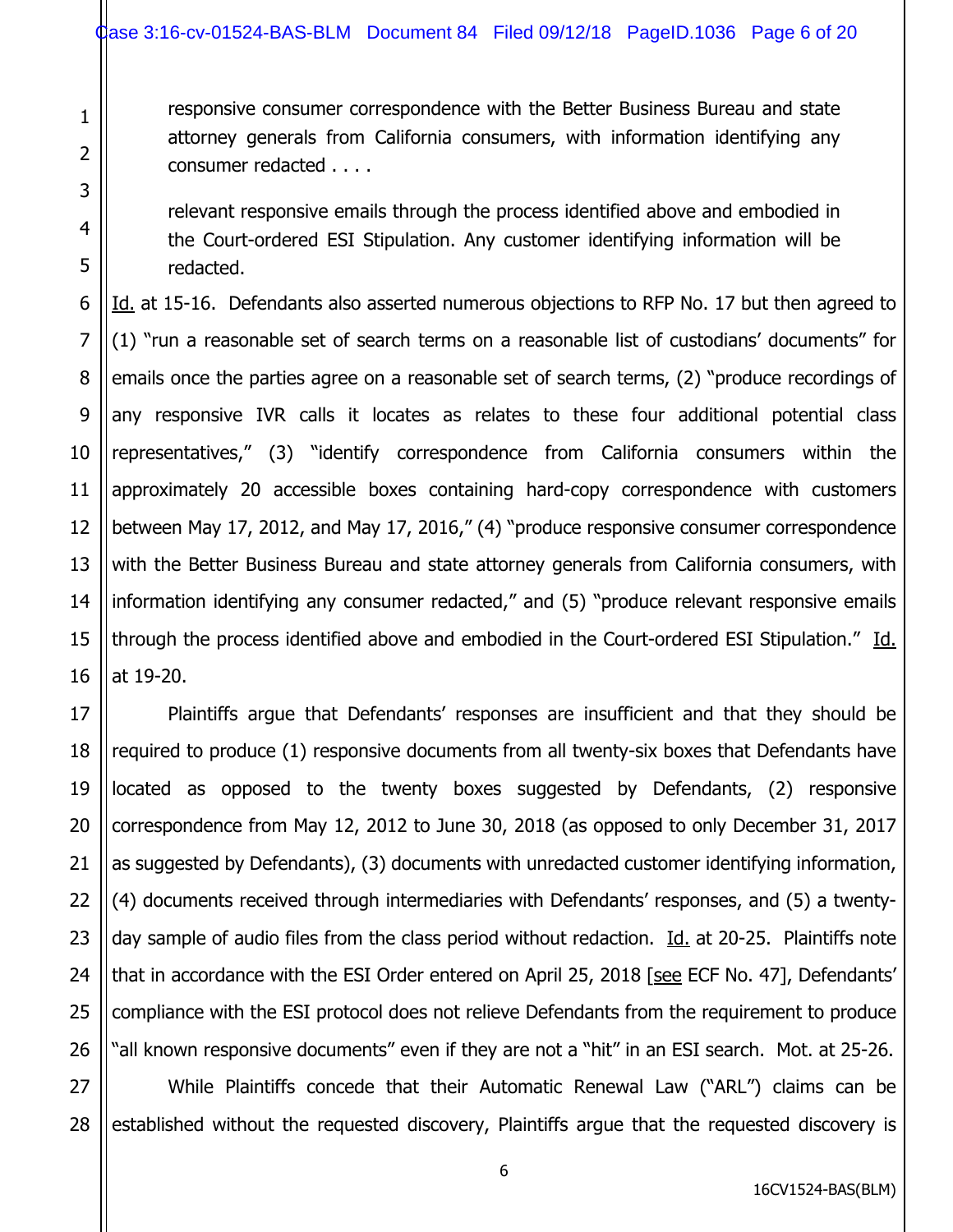1 2 3 4 5 6 7 8 9 10 11 12 13 relevant to their claims under the California consumer protection laws, specifically, the CLRA and UCL. Mot. at 21. Plaintiffs argue that under the CLRA and the unfair/fraudulent prongs of the UCL, they must show that "members of the public are likely to be deceived."  $\underline{Id}$ . For purposes of class certification, Plaintiffs must also establish there are common issues that predominate and that class treatment is the best method for resolving the disputes. Id. at 21-22. RFP Nos. 16 and 17 seek consumer complaints, grievances, and discussions about consumers' consent to enrollment in an Automatic Renewal subscription and to having their credit or debit cards charged for a renewal period.  $Id.$  at 12, 16. Plaintiffs argue that the requested discovery will "support their argument that the capacity, likelihood, or tendency to deceive or confuse the public or a significant portion of the targeted consumers is a common issue; that common issues predominate over individual issues, and that common proof is available." Id. at 22. Defendants disagree and argue that Plaintiffs' requests are overbroad, not relevant to the class certification issue, and the burden of collecting and producing them outweighs any relevance. Id. at 11.

14 15 16 17 18 19 20 21 The Court finds that Plaintiffs have made a prima facie showing that the Rule 23 class requirements are satisfied for purposes of obtaining the requested discovery and the Court finds that RFP Nos. 16 and 17 are relevant to Plaintiffs' CLRA and UCL claims. The Court must now decide if the requests are proportional to the needs of the case and consider Plaintiffs' "need, the time required, and the probability of discovery resolving any factual issue necessary for the determination" of whether a class action is maintainable. Coleman, 2013 WL 2896884, at \*4 (citing Kamm, 509 F.2d at 210). The Court will consider each of the disputes identified by the parties.

22

# 1. Documents in Storage

23 24 25 26 27 28 Defendants have identified twenty-six boxes of hard copy documents that may contain documents responsive to RFP Nos. 16 and 17. Id. at 28. Defendants contend that reviewing the documents contained in the boxes will "impose[] a significant burden" as the documents in the boxes are not organized by state or topic and will have to be sorted for California consumers, scanned, and reviewed, which will cost approximately \$4,000. Id. Despite this, Defendants are willing to review the twenty boxes that are located in a remote storage facility in Utah and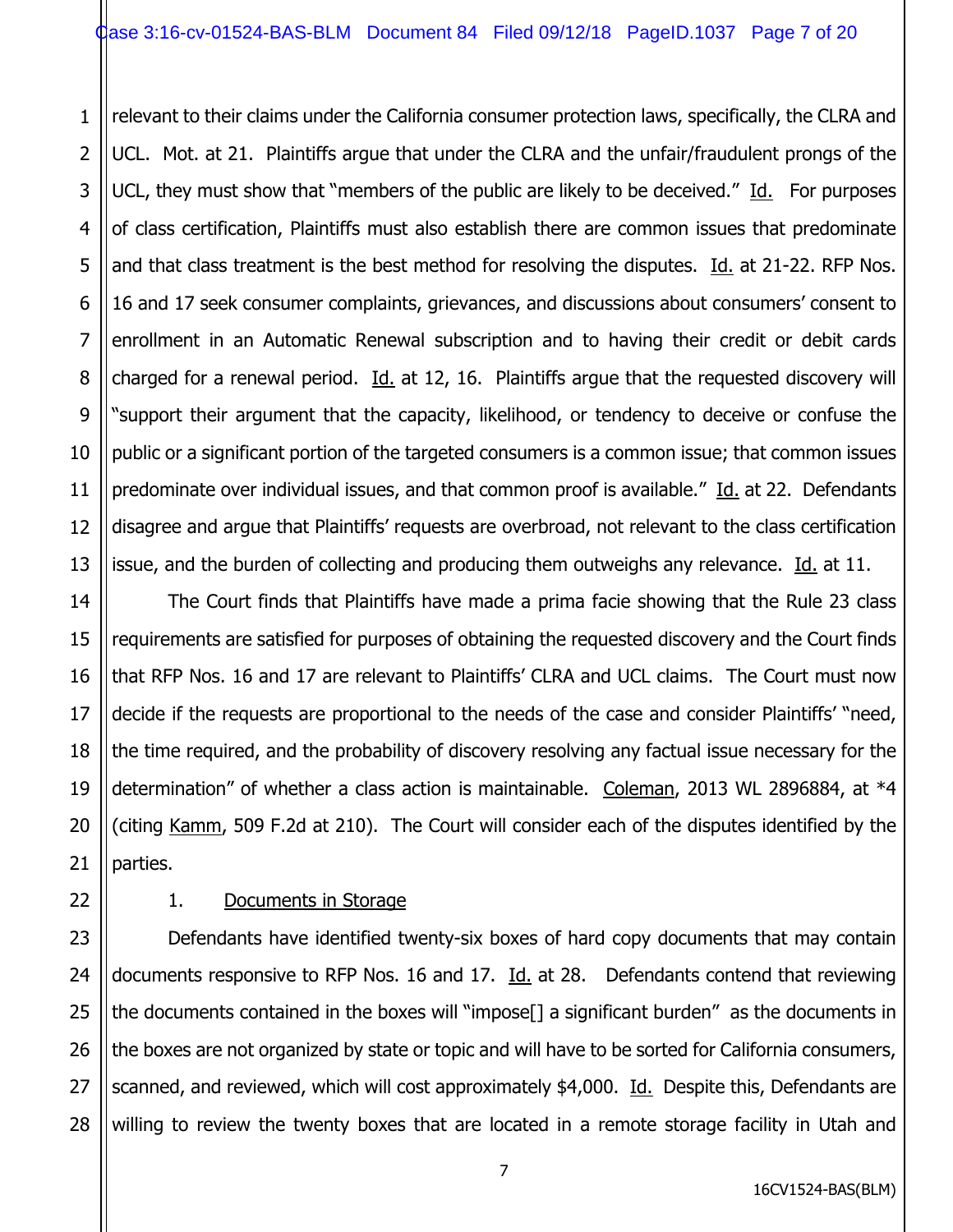1 produce responsive documents with customer identifying information redacted. Id. Defendants are not, however, willing to review the remaining six boxes, which are located in a remote storage facility in Maine, because

[i]n order to access the files in Maine, Synapse would need to send a Synapse employee to the storage facility in Maine, which is a sixteen-hour round trip drive from Synapse's headquarters in Stamford, Connecticut. It is my understanding that the storage facility will not ship the boxes to Synapse's headquarters.

ECF No. 59-1, Declaration of Jody Freire In Support of Joint Motion for Determination of Discovery Dispute ("Freire Decl.") at ¶ 3. Ms. Freire's declaration states that she does not believe that the six boxes can be shipped, but she provides no facts or evidence to support this "understanding" and she fails to address whether there are other ways to transport or review the documents. Id. Defendants also fail to cite any cases or authority supporting the proposition that a sixteen hour drive to retrieve the potentially responsive documents is overly burdensome. Mot. at 28. While the Court appreciates the inconvenience of a sixteen hour drive to comply with discovery requests, Defendants admit the boxes may contain responsive documents and the Court finds the request is proportional to the needs of the case given that the complaints and grievances are relevant to Plaintiffs' claims, Plaintiffs cannot access the information any other way, and the burden of a long drive does not outweigh the likely benefit. Fed. R. Civ. P. 26(b)(1). Accordingly, Plaintiffs' request to require Defendants to review all twenty six boxes and produce responsive documents is **GRANTED.**

# 2. Complaints through June 30, 2018

Plaintiffs request that Defendants be compelled to produce responsive correspondence through June 30, 2018. Mot. at 23. In support, Plaintiffs note that the "Class Period" has been defined as the period May 17, 2012 to the present. Id. at 12. Defendants' response states that they will produce customer complaints between May 12, 2012 and December 31, 2017. Id. at 28. Defendants explain their unwillingness to produce responsive documents dated between January 1, 2018 and June 30, 2018 by referencing the definition of the Class Period and arguing proportionality. Id. at 13-14, 17, 28. In the Supplemental Joint Statement, Defendants agree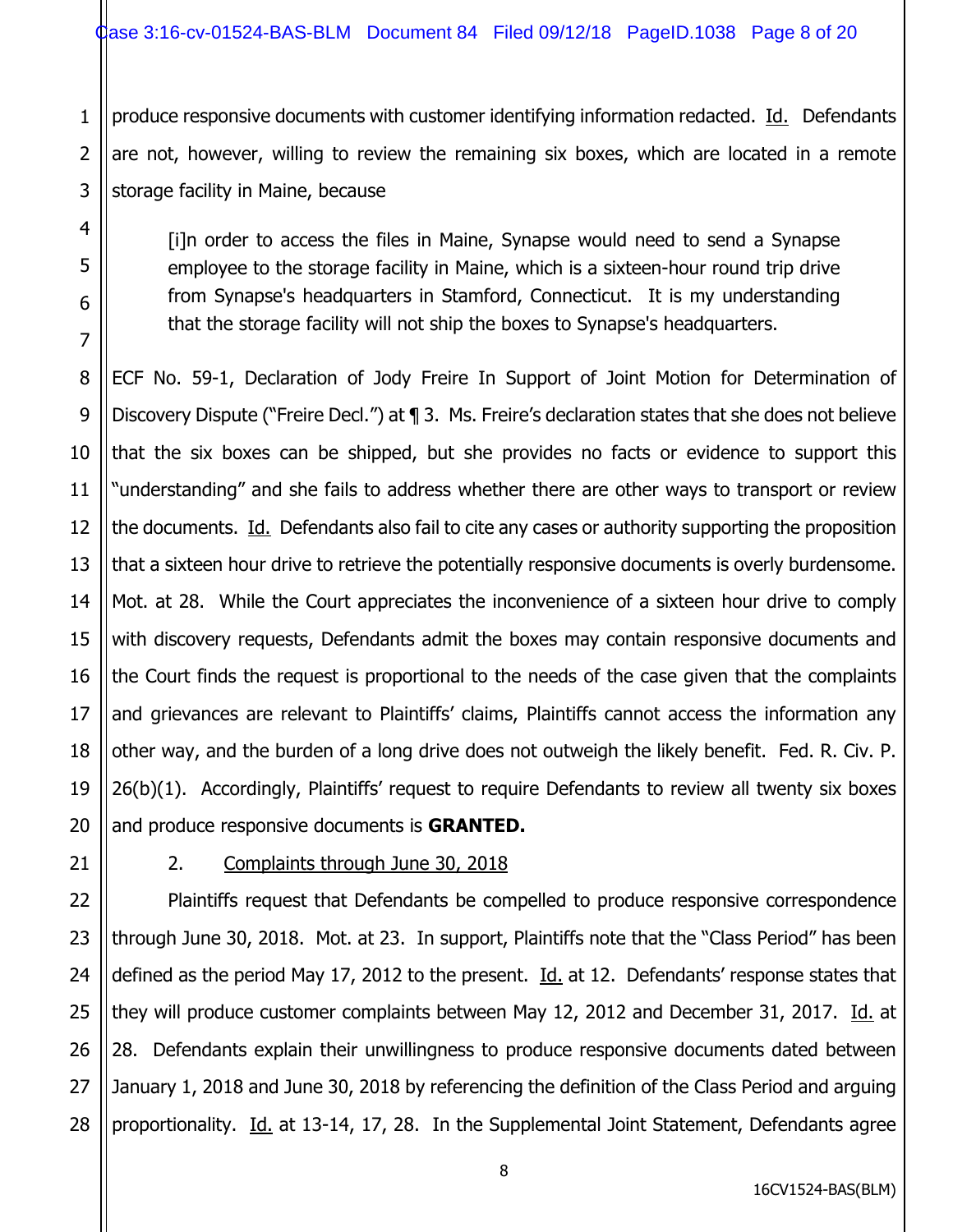1 2 to produce responsive documents through the present although they explicitly reserve their right to argue that the Class Period ends on an earlier date. Supp. Jt. Stmt. at 3.

Given Defendants' concession, Plaintiffs' motion to compel responses through June 30, 2018, is **GRANTED**.

3. Customer Complaints Received Through Intermediaries

With respect to correspondence between customers and the BBB and other intermediaries, and Defendants' responses to that correspondence, Defendants have

agreed, and still agree[], to produce all non-privileged documents responsive to RFP Nos. 16 and 17 relating to complaints received through the Better Business Bureau or a state Attorney General, including any response by Synapse.

11 12 Supp. Jt. Stmt. at  $2^3$  Accordingly, Plaintiffs' request to compel customer complaints through intermediaries is **DENIED AS MOOT**.

# 4. Audio Files

3

4

5

6

7

8

9

10

13

14

15

16

17

18

19

20

26

Plaintiffs' RFPs seek audio files from Defendants' IVR. Mot. at 8. The audio files contain telephone conversations between Defendants' representatives and consumers who call with concerns or complaints about renewal charges. Id. Plaintiffs request that Defendants produce a twenty day sample of the calls with California customers which they assert represents less than 1% of the days in the Class Period.  $\underline{Id}$  at 24. Plaintiffs note that the calls can be labeled as Confidential – For Counsel Only pursuant to the protective order and note that Defendants should not be able to avoid production based on the sheer volume of calls. Id. at 25.

21 22 23 24 25 Defendants contend that Plaintiffs' request for audio files is overbroad and disproportionate to the needs of the case. Id. at 27-28. Defendants offer to "seek to determine whether there are any audio files relating to these four new potential 'class representatives," and "produce recordings of any responsive calls it locates as relates to these four additional potential class representatives." Id. at 26-27. Defendants note that they have at least 1,051,000

<sup>27</sup> 28 <sup>3</sup> "There is still a dispute about whether Synapse may redact the customer's name, address, and other contact information." Supp. Jt. Stmt. at 2. The Court will address that in section A6 below.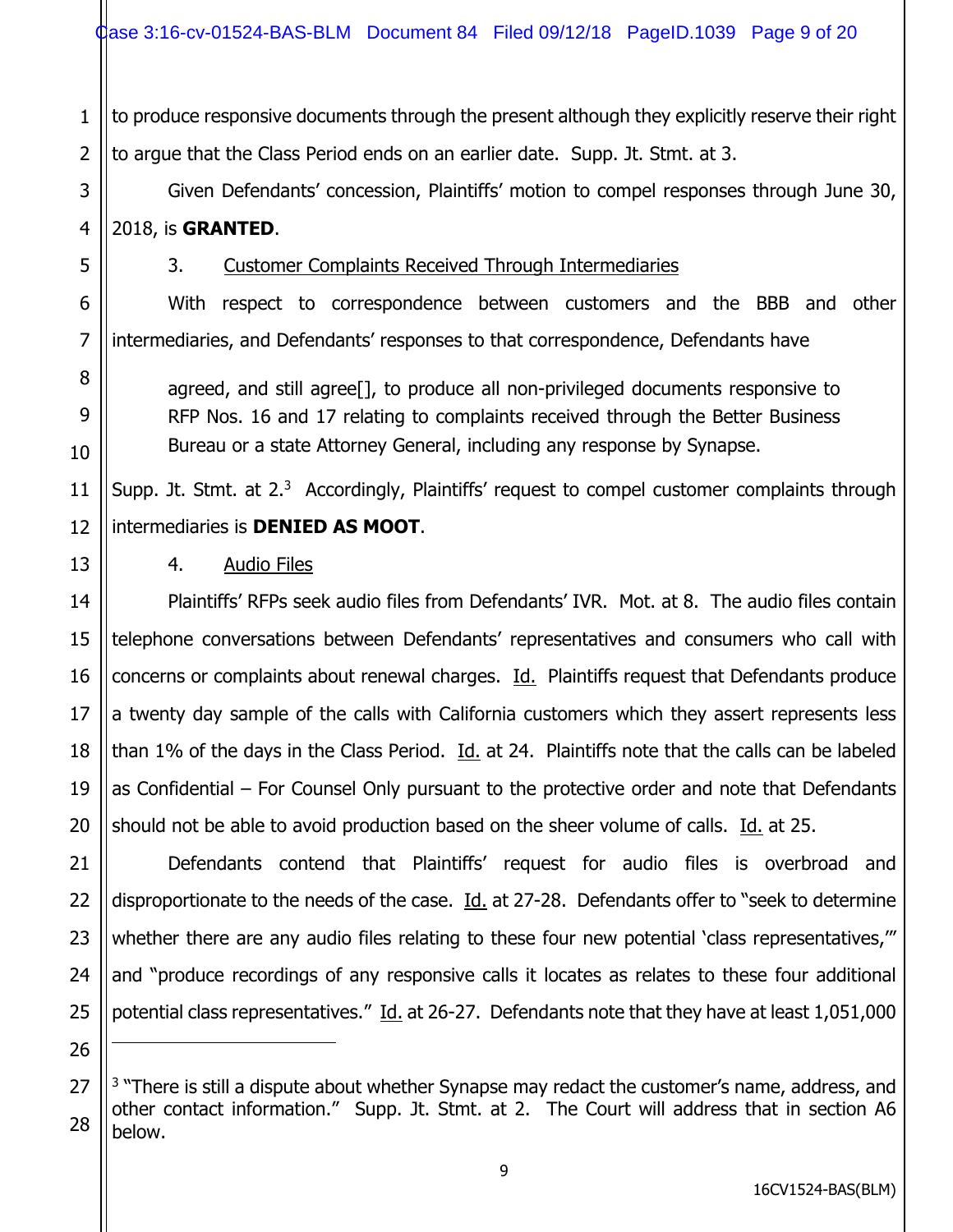1 2 3 4 5 6 "unique audio files where the customer expressed an interest in potentially cancelling a subscription and was associated with a California billing zip code" and that each file would have to be reviewed manually, requiring extraordinary effort.  $Id.$  at 27; see also ECF No. 59-2, Declaration of Robert Vance in Support of Joint Motion for Determination of Discovery Dispute ("Vance Decl.") at ¶ 2-3. The calls are an average of eight minutes long (8,408,000 minutes of audio) and would take approximately 5,839 days to review. Id.

8 9 10 13 14 The Court agrees that reviewing all audio files at this time is not proportionate to the needs of the case under Fed. R. Civ. P. 26(b)(1). However, Plaintiffs are no longer requesting all audio files and Defendants do not address Plaintiffs' proposal for a twenty day sample of audio recordings. Similarly, Plaintiffs do not address Defendants' proposal of producing audio files relating to the class representatives. Also, it is unclear how Defendants are able to determine if there are audio files for the four new potential class representatives if they have "no method or means to search these audio files or otherwise determine whether they contain discussions responsive to RFP Nos. 16 or 17." Id. at 27.

Plaintiffs' motion is **GRANTED IN PART**. The Court finds both suggestions to be reasonable and proportional. Defendants are ordered to produce all audio files for the named Plaintiffs, including the four individuals identified on July 25, 2018. Defendants also are ordered to review all audio files for a fourteen day period and to produce to Plaintiffs all responsive audio files with a California consumer. Plaintiffs may choose any fourteen day period during the Class Period and must notify Defendants by **September 14, 2018**, of the chosen dates and Defendants must search the identified fourteen-day period.

5. ESI Search

7

11

12

15

16

17

18

19

20

21

22

23 24 25 26 27 28 Plaintiffs seek to compel Defendants to produce all known responsive documents regardless of whether they are a "hit" in an ESI search.  $Id.$  at 25, 26. Plaintiffs argue that this was contemplated in the ESI Stipulation entered on April 25, 2018. Id. at 25. Plaintiffs note that Defendants are likely to have responsive ESI in both emails and "internal documents (particularly within its Customer Care team)" and that Defendants should be required "to produce such documents that its Customer Care personnel are aware of, whether or not a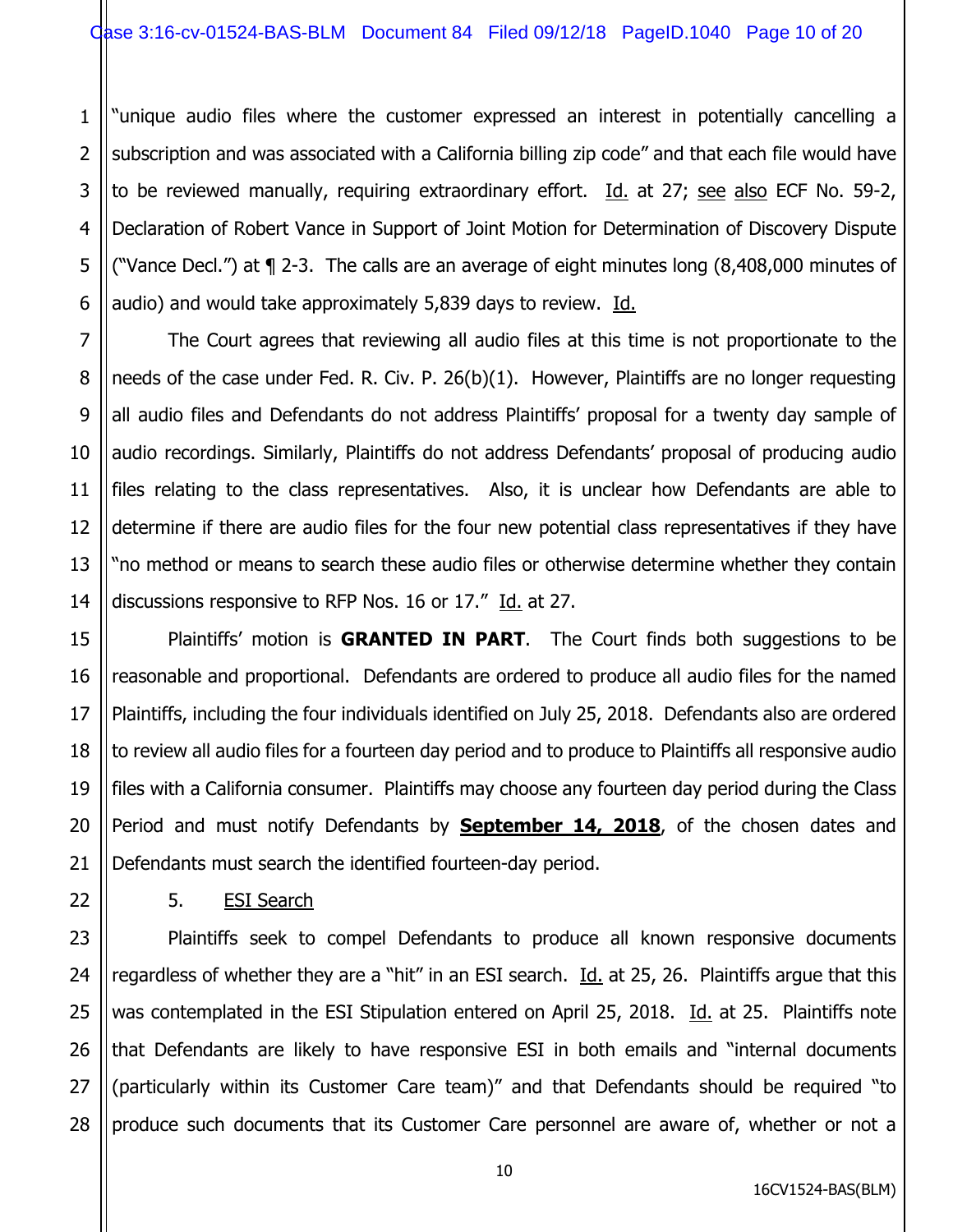1 particular document is a "hit" in an ESI search." Id. at 25-26.

2 3 4 5 6 7 8 9 10 Defendants state that they are "willing to produce relevant responsive emails through the process identified above and embodied in the Court-ordered ESI Stipulation. Any customeridentifying information will be redacted."  $\underline{Id}$  at 29. Defendants contend that producing all documents responsive to RFP No. 16 and 17 "obviates the need for the ESI protocol and would greatly increase [Defendants'] burden in responding." Id. Defendants contend that the request is not proportional to the needs of the case given that the ESI protocol is designed to identify responsive documents and that they should not have to "incur the additional expense of interviewing every Synapse employee to search for "known" documents that are not caught by the ESI protocol." Id.

11 12 13 14 15 16 On April 23, 2018, the parties submitted a Joint Statement Regarding ESI Stipulation which set forth their agreements and disagreements regarding the handling of ESI. ECF No. 46. One of the disputes focused on whether a responding party was required to produce ESI that it knew was responsive to a discovery request if the ESI was not identified in the required ESI search. Id. at 4, 13, 15-16. After considering the parties' arguments, the Court entered the ESI order including section 1.f. which states that

ESI that is known to a Party to be responsive to a discovery request or relevant to the subject matter of this action may not be withheld on the grounds that it was not identified as responsive by the protocol described in, or developed in accordance with, this Order.

ECF No. 47 at 3.

17

18

19

20

21

22 23 24 25 26 27 28 In the ESI joint statement and again in the instant joint discovery motion, Defendants argue that the section 1.f. requirement is inappropriate and unduly burdensome because it requires Defendants to ask every employee about what he/she "knew" about Plaintiffs' discovery requests in order to determine if there is "known" ESI that was not identified by the agreed upon ESI protocol. ECF Nos. 46 at 13, 59 at 29. Defendants further argue that such a requirement obviates the purpose of an ESI protocol which is to streamline the discovery of ESI. Id.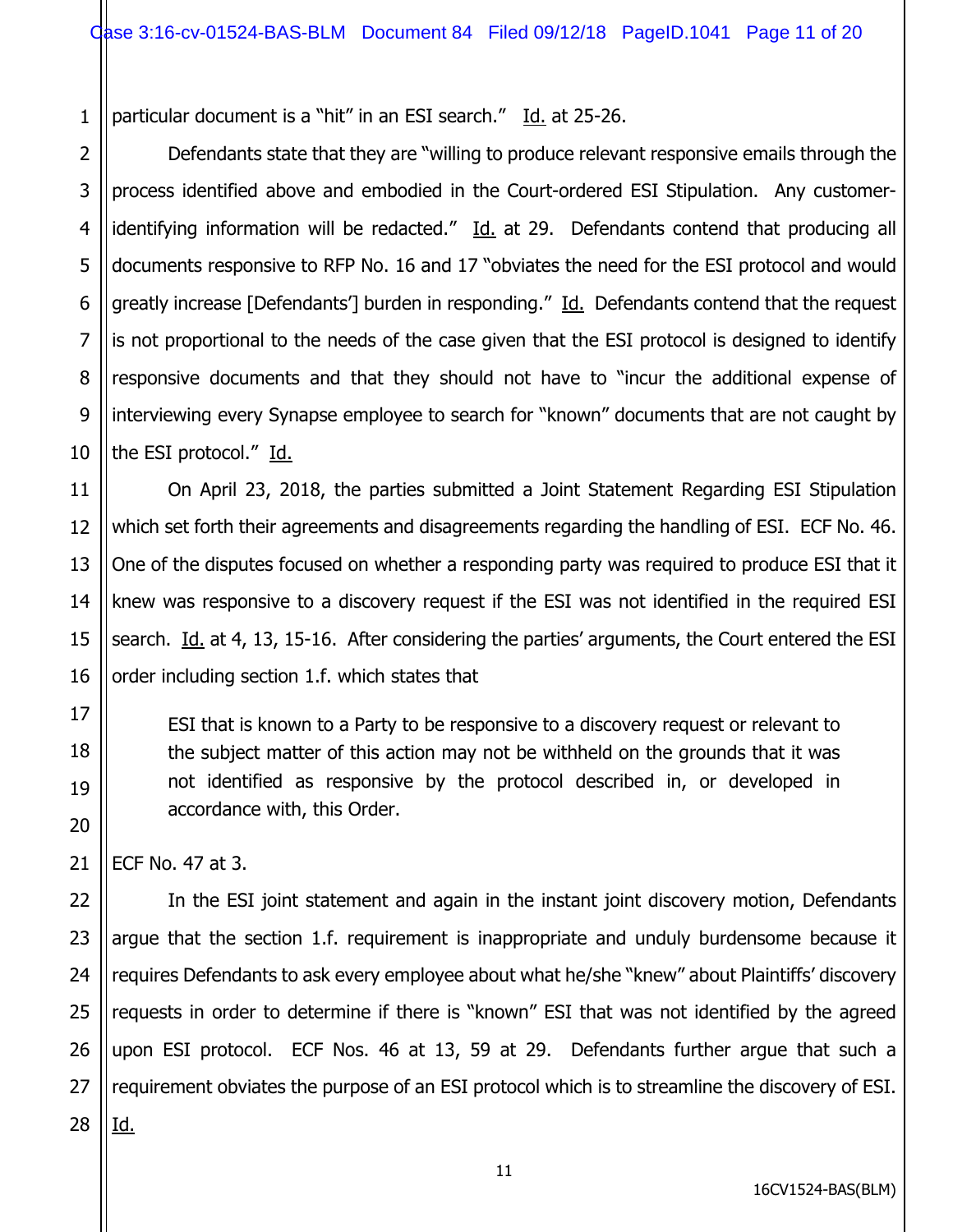1 2 3 4 5 6 7 8 9 10 The Court acknowledges that it initially ruled in favor of Plaintiffs on this issue when it included the section 1.f. language in the ESI Order, however, upon further consideration and in light of how Plaintiffs are seeking to apply the provision in the instant dispute, the Court reverses itself and finds that the term "known" is vague in this context and that it would be unduly burdensome to require Defendants to interview every employee to determine whether that employee knows of potentially responsive ESI that Defendants would then be required to produce. The parties have agreed upon search terms and custodians and Defendants are required to comply with those agreements and produce all non-privileged responsive documents that are identified by the protocol. Plaintiffs' request to compel production of all known responsive ESI regardless of whether it was a hit in an ESI search is **DENIED**.

12 13 14 15 16 18 The Court is concerned, however, by Defendants' failure to respond to Plaintiffs' concern that Defendants are not producing responsive corporate or internal documents, especially those within its Customer Care team. The parties have not provided the Court with specific details regarding this potential dispute (and it does not appear that the parties have adequately discussed the issue) so the Court is not issuing a ruling on it. If Plaintiffs believe that Defendants are inappropriately failing to produce responsive documents, such as those from the Customer Care team, Plaintiffs must meet and confer with Defendants in an effort to resolve the dispute and, if necessary, may file another motion to compel.

11

17

19

21

#### 6. Redaction of Consumer Identifying Information

20 22 23 24 25 26 Defendants object to producing confidential information, such as credit card information, as well as all "information identifying any consumer" and seek to redact all such information. Mot. at 28-29. Defendants contend that Plaintiffs' need for the confidential information does not outweigh the customer's claimed privacy rights, but they do not provide any explanation for their request to redact identifying information. Defendants also do not address why the protective order entered in this case is insufficient to protect the customer's confidential identifying information.

27 28 Plaintiffs argue that "[t]here is no legitimate basis to redact" customer identifying information because RFPs 16 and 17 only seek complaints by California customers meaning that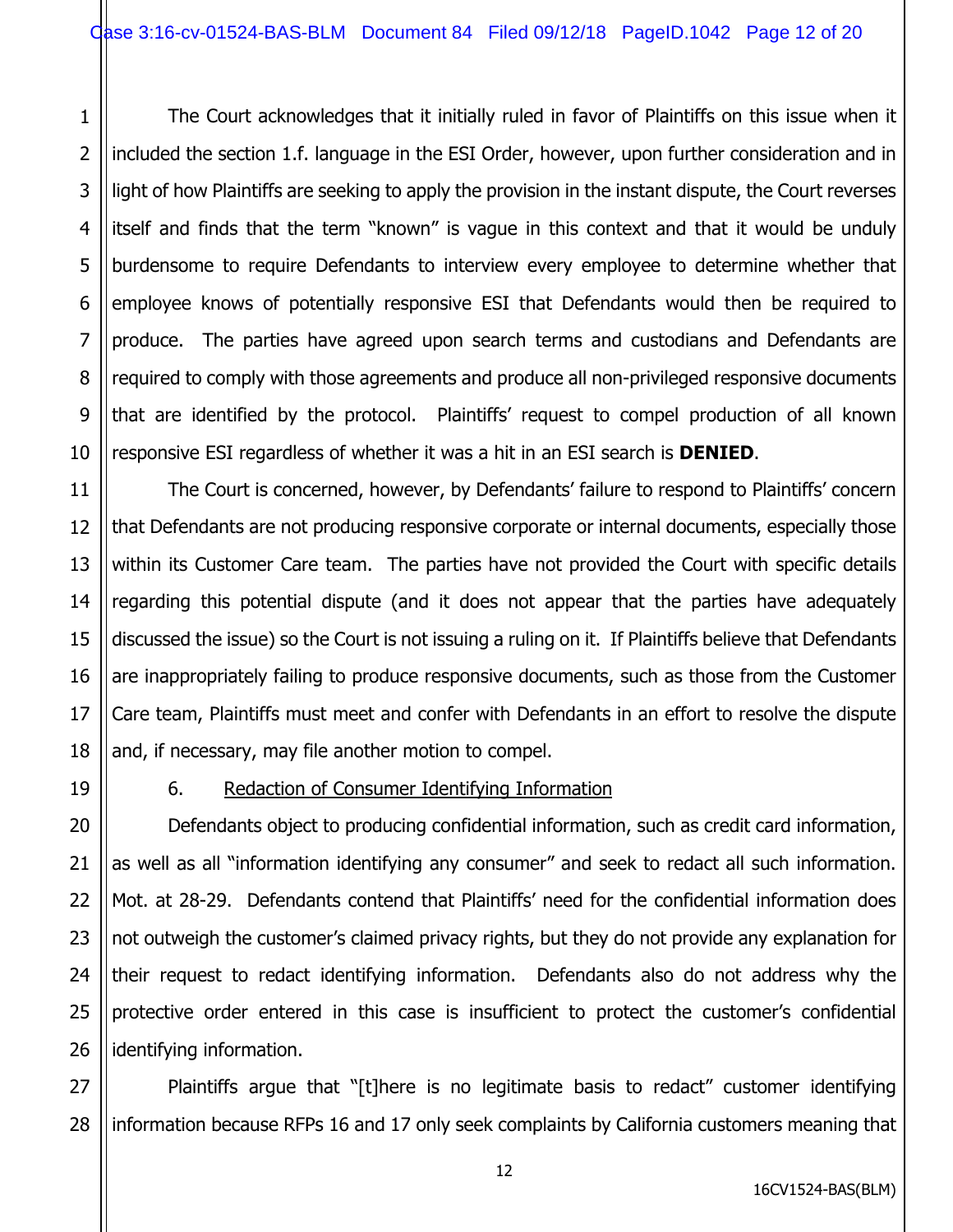1 2 any complainants are a part of the class.  $Id.$  at 23. Plaintiffs also argue that the complainants are potential witnesses whose identities Defendants should not be permitted to hide. Id.

3 4 5 6 7 8 9 10 11 12 13 14 15 16 17 18 19 20 21 22 23 24 The Court finds that the credit card numbers have minimal, if any, relevance to the litigation and a significant confidentiality concern so Defendants may redact all credit card numbers from compelled and voluntarily produced discovery. On the other hand, the Court finds that the requested California Consumer identifying information is relevant to the litigation and will be adequately protected by the Protective Order so that information may not be redacted in the compelled and produced discovery. See ECF Nos. 30-31; see also Miller v. Fuhu, Inc., 2015 WL 12914393, at  $*1$  (C.D. Cal. Mar. 17, 2015) (finding that "the names and contact information of all purchasers of Nabi tablets [wa]s too broad of a request," but permitting plaintiff to learn "the names and contact information of customers who have complained about the power adapters or charging issues with the Nabi tablets [as they] may be relevant to Plaintiff's efforts to obtain class certification for the reasons supplied by Plaintiff—to demonstrate typicality and adequacy of the class representative) (citing Pioneer Elecs. (USA), Inc. v. Super. Ct., 40 Cal. 4th 360, 373 (2007) ("Contact information regarding the identity of potential class members is generally discoverable, so that the lead plaintiff may learn the names of other persons who might assist in prosecuting the case.")); and ShopKo Stores Operating Co., LLC v. Balboa Capital Corp., 2016 WL 9308530, at \*1 (C.D. Cal. Oct. 19, 2016) (finding records showing that Defendant's other customers "were confused, misled or deceived by pro-rata rent lease terms comparable to those at issue in this lawsuit [we]re relevant to Plaintiff's fraud and UCL claims. Persisting in an allegedly deceptive business practice after receiving customer complaints could be evidence of intent to defraud" and ordering defendant to respond to an RFP seeking "documents and communications concerning other lawsuits, complaints, objections or grievances, whether formal or informal, from any past, present or prospective customer.").

25

26

27

#### **B. Requests for Production Nos. 21-22**

Plaintiffs seek an order from the Court compelling Defendants to further respond to RFPs Nos. 21-22. Mot. at 33. RFP No. 21 seeks the following:

28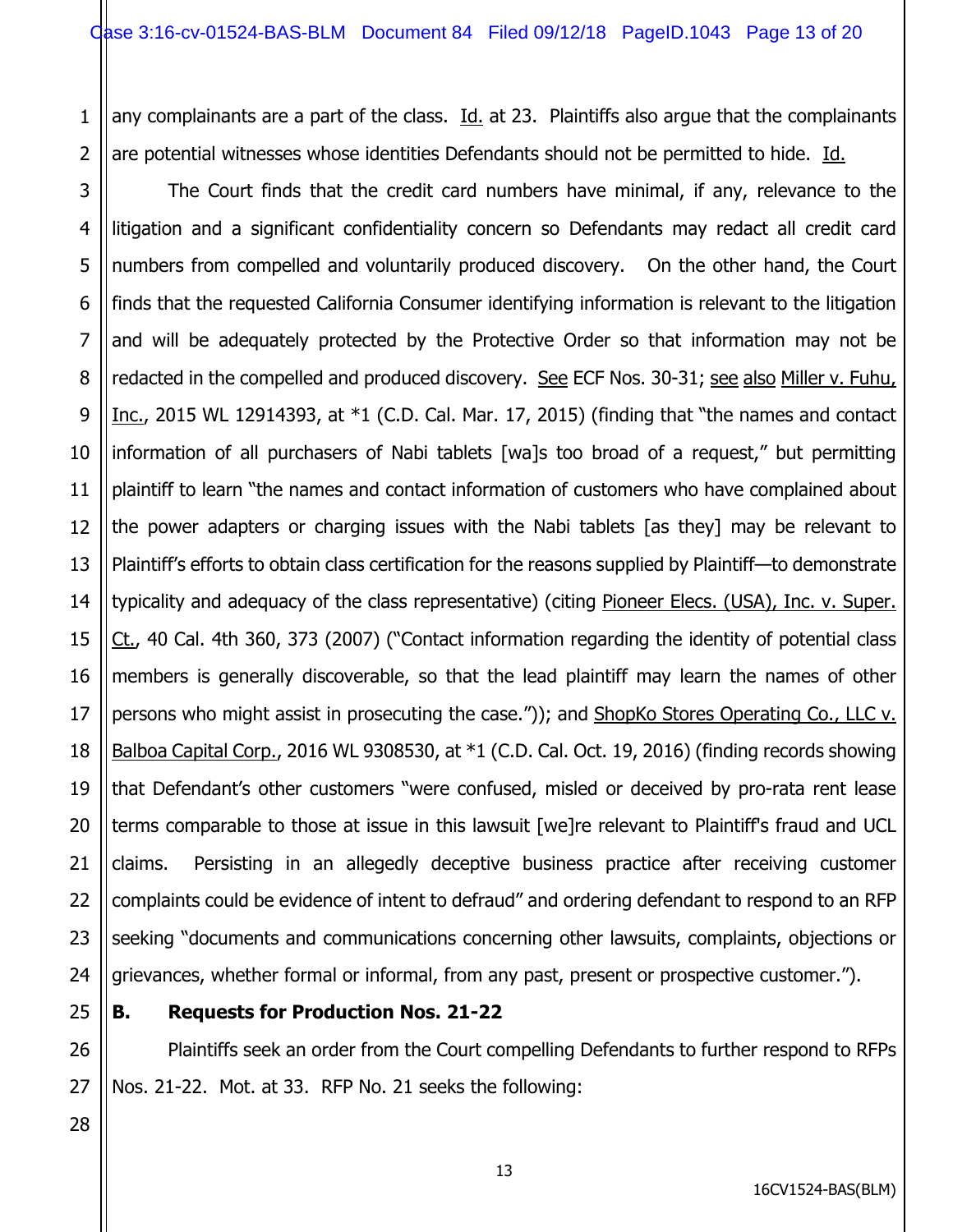| $\mathbf{1}$<br>$\overline{2}$<br>3 | All scripts utilized at any time during the Class Period by any telephone<br>representative of Synapse that relate to answering questions from consumers<br>regarding Automatic Renewal or Continuous Service subscriptions.                       |  |  |  |  |
|-------------------------------------|----------------------------------------------------------------------------------------------------------------------------------------------------------------------------------------------------------------------------------------------------|--|--|--|--|
| $\overline{4}$                      | Mot. at 29. RFP No. 22 seeks:                                                                                                                                                                                                                      |  |  |  |  |
| 5                                   |                                                                                                                                                                                                                                                    |  |  |  |  |
| 6                                   | All documents that constitute, memorialize, or reflect Synapse's policies,<br>procedures, and/or practices during the Class Period concerning the handling of                                                                                      |  |  |  |  |
| $\overline{7}$                      | telephone calls that included an inquiry regarding enrollment into or cancellation                                                                                                                                                                 |  |  |  |  |
| 8                                   | of an Automatic Renewal or Continuous Service subscription.                                                                                                                                                                                        |  |  |  |  |
| 9                                   | Mot. at 31. Defendants objected to RFP Nos. 21 and 22 but agreed in response to RFP No. 21                                                                                                                                                         |  |  |  |  |
| 10                                  | to                                                                                                                                                                                                                                                 |  |  |  |  |
| 11                                  | produce copies of all of the scripts within Synapse's possession, custody, or control                                                                                                                                                              |  |  |  |  |
| 12                                  | that Synapse can, after a reasonable search, determine were used by telephone<br>representatives between May 17, 2012 and May 17, 2016.                                                                                                            |  |  |  |  |
| 13                                  |                                                                                                                                                                                                                                                    |  |  |  |  |
| 14                                  | Id. at 31. Defendants supplemented their response to RFP No. 22 by stating they would produce                                                                                                                                                      |  |  |  |  |
| 15                                  | [a]II training manuals within Synapse's possession, custody, or control used in                                                                                                                                                                    |  |  |  |  |
| 16                                  | training customer-service telephone representatives between May 17, 2012, and<br>May 17, 2016; and [] [a]ll policies-and-procedures documents that were provided<br>to telephone representatives between May 17, 2012, and May 17, 2016 concerning |  |  |  |  |
| 17                                  |                                                                                                                                                                                                                                                    |  |  |  |  |
| 18                                  | how telephone representatives handle telephone calls inquiring into enrollment                                                                                                                                                                     |  |  |  |  |
| 19                                  | into or cancelling Synapse automatic-renewal or continuous-service subscriptions.                                                                                                                                                                  |  |  |  |  |
| 20                                  | Id. at 33.                                                                                                                                                                                                                                         |  |  |  |  |
| 21                                  | In the motion, Plaintiffs asserted that Defendants' response to RFP Nos. 21 and 22 were                                                                                                                                                            |  |  |  |  |
| 22                                  | inadequate because the appropriate end date is "the present" not May 17, 2016 as set by                                                                                                                                                            |  |  |  |  |
| 23                                  | Defendants. Id. In the Supplemental Joint Statement, Defendants agree to produce responsive                                                                                                                                                        |  |  |  |  |
| 24                                  | scripts and policies and procedure documents through the present but preserve their rights to                                                                                                                                                      |  |  |  |  |
| 25                                  | argue that the Class Period ended on May 17, 2016. Supp. Jt. Stmt. at 3. Accordingly, Plaintiffs'                                                                                                                                                  |  |  |  |  |
| 26                                  | motion is <b>GRANTED</b> as to the relevant time period and Defendants are ordered to provide                                                                                                                                                      |  |  |  |  |
| 27                                  | responsive documents from May 17, 2012 to the present.                                                                                                                                                                                             |  |  |  |  |
| 28                                  | Plaintiffs argue that the response to RFP No. 22 is deficient because Defendants should                                                                                                                                                            |  |  |  |  |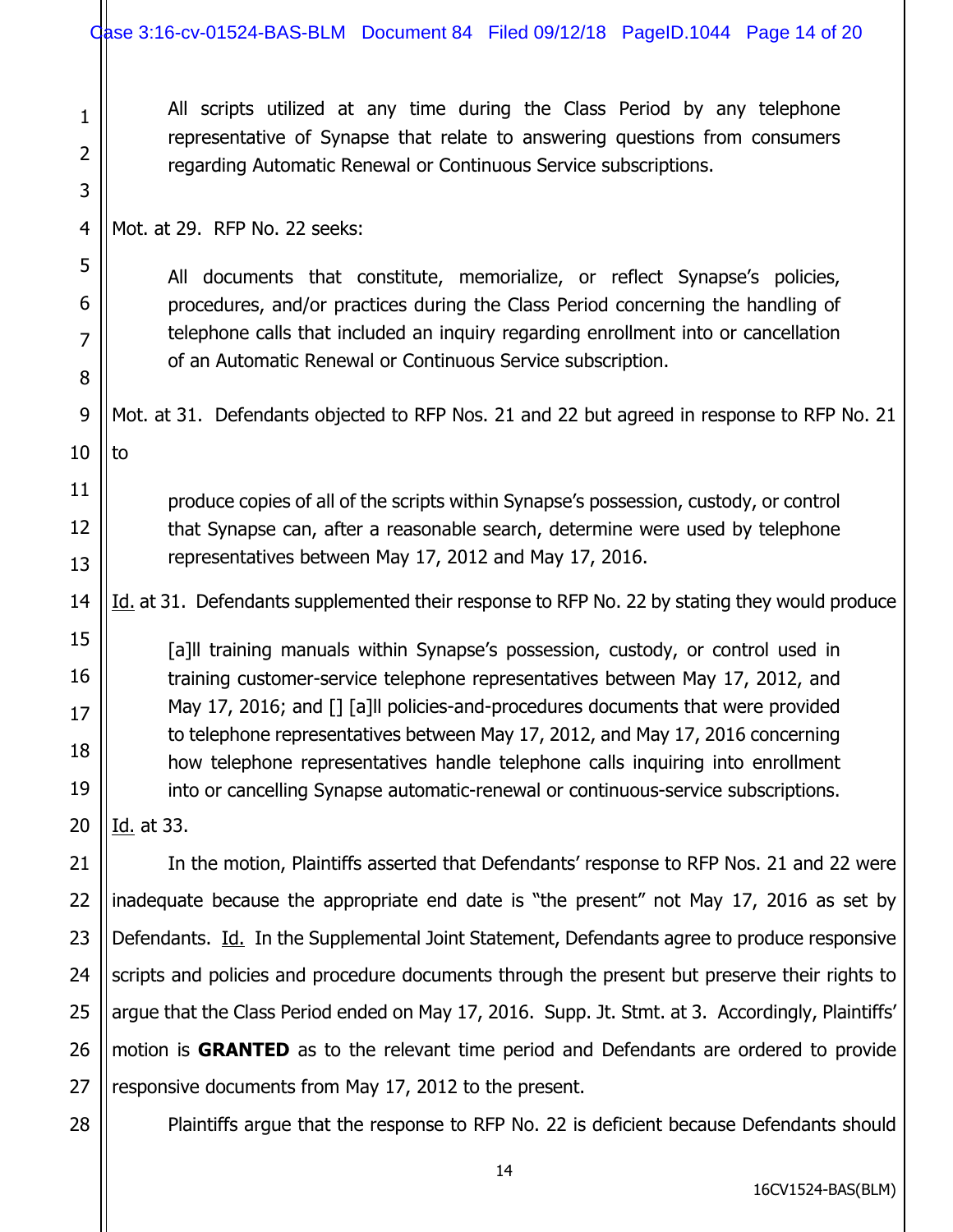1 2 3 4 5 6 7 8 not limit their production to "policies-and-procedure documents that were provided to telephone representatives" as the request seeks the described documents regardless of whether the documents were given to telephone representatives. Id. at 33; Supp. Jt. Stmt. at 4. Plaintiffs argue that their request is directly relevant "to common proof on the issue of whether reasonable consumers were likely to be misled" and should be produced. Mot. at 34. Defendants respond that to the extent Plaintiffs' request seeks more than Defendants have agreed to produce, the request is not proportional under Rule 26. Id. at 35. Defendants also assert that they "cannot assume the burdensome task of producing "[a]ll documents" responsive to this request. Id.

9 10 11 12 13 14 15 16 17 18 19 20 21 22 23 24 25 26 27 28 Defendants do not provide a factual basis for their position that the request is unduly burdensome. For example, Defendants do not provide an estimate of how many documents regarding policies and procedures are at issue, state where they are stored, describe any ESI accessibility issues, or explain how much larger their burden will be if they are required to produce responsive documents beyond what was provided to telephone representatives. Id. Defendants do not provide any explanation or support for their apparent position that documents regarding relevant policies and procedures that were not provided to telephone representatives have minimal or no relevance to the instant litigation. Id. Finally, Defendants do not provide an adequate explanation for why they should not have to "assume the burden of searching for and producing all documents responsive to th[ese] request[s]." Id. at 34-35. When responding to a request for production of documents a party is to produce all relevant documents in his "possession, custody, or control." Fed. R. Civ. P. 34(a)(1). "Accordingly, a party has an obligation to conduct a reasonable inquiry into the factual basis of his responses to discovery. Based on that inquiry, a party responding to a request for production 'is under an affirmative duty to seek that information reasonably available" to it and make an appropriate production of responsive documents." Hartline v. Nat'l Univ., 2018 WL 1014611, at \*3 (E.D. Cal. Feb. 22, 2018) (citing National Ass'n of Radiation Survivors v. Turnage, 115 F.R.D. 543, 554– 56 (N.D. Cal. 1987) and quoting Gray v. Faulkner, 148 F.R.D. 220, 223 (N.D. Ind. 1992)). Defendants must make a reasonable effort to produce all responsive documents. See Kaur v. Alameida, 2007 WL 1449723, \*2 (E.D. Cal. May 15, 2007) (ordering defendants to conduct additional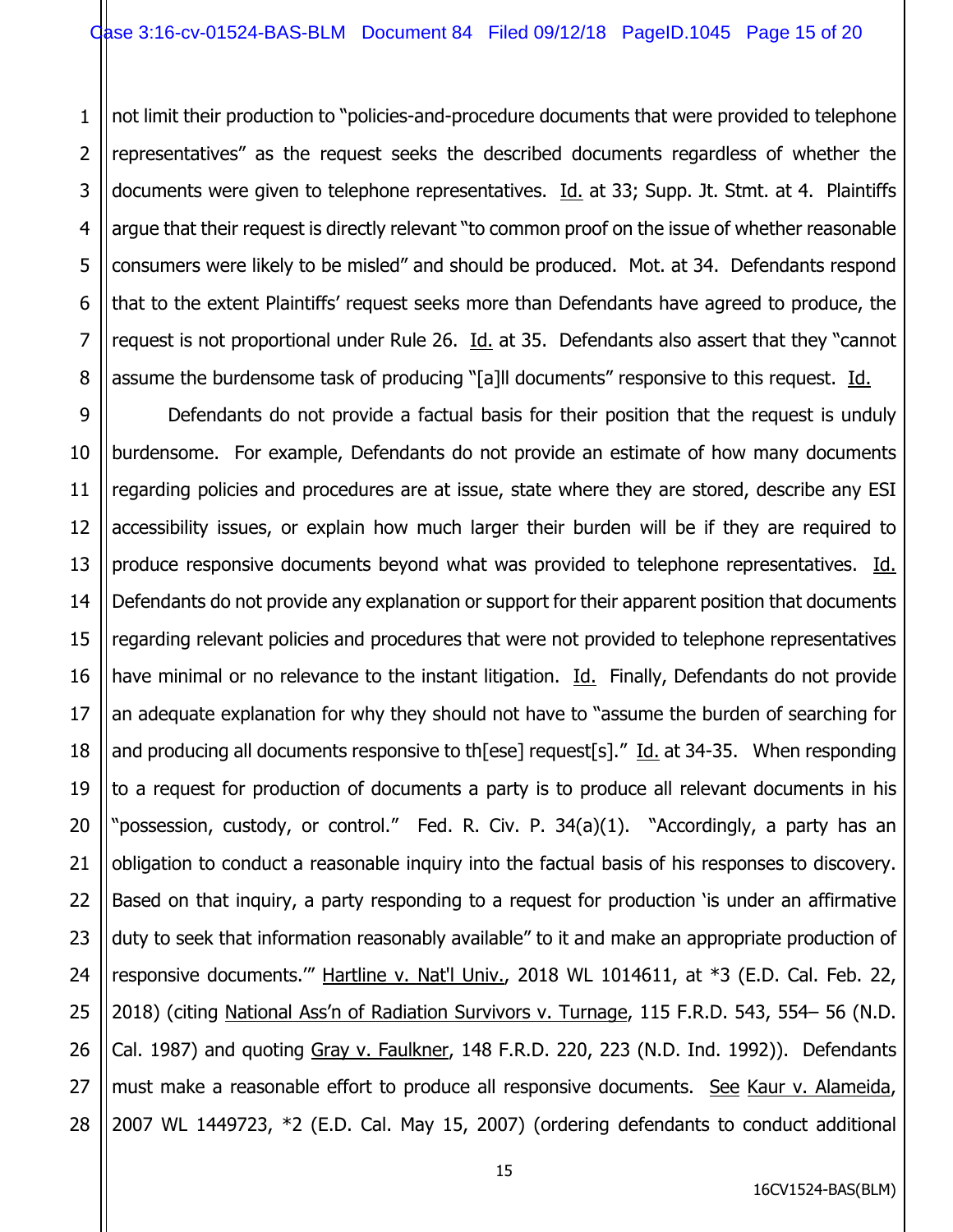1 2 3 4 5 6 research for responsive documents and reminding defendants and counsel "of their duty under Rule 34 to conduct a diligent search and reasonable inquiry in effort to obtain responsive documents"); see also Lopez v. Florez, 2013 WL 1151948, \* 2 (E.D. Cal. March 19, 2013) ("[a] responding party has an affirmative duty to reasonably seek information requested under Rule 34(a) from its agents or others under its control) (citing Hill v. Eddie Bauer, 242 F.R.D. 556, 560 (C.D. Cal. 2007)).

The Court finds RFP No. 22 seeks relevant information and that Defendants have not provided a factual or legal reason to limit the request to the terms they propose. Defendants also have not established that the request as written is not proportional to the needs of the case. Accordingly, Plaintiffs' motion is **GRANTED** and Defendants may not limit their response to documents provided to telephone operators.

12 13

15

16

17

18

19

21

22

23

24

7

8

9

10

11

# **C. Requests for Production Nos. 23-24**

14 Plaintiffs seek an order from the Court compelling Defendants to further respond to RFPs Nos. 23-24. Mot. at 38-39. RFP No. 23 seeks the following:

Request for Production No. 23:

Documents sufficient to identify the name, address, telephone number, and job title/position of each telephone representative who, during the Class Period, handled telephone calls from one or more California Customers concerning an Automatic Renewal or Continuous Service subscription.

20 Mot. at 35. Defendants initially objected to the RFP

> based on attorney-client privilege, the work product doctrine, confidentiality and privacy, proportionality regarding accessibility of certain ESI, proportionality regarding distribution channels, and the definitions of Document, Class Period and Synapse.

25 26 27 28 Id. at 36. Defendants further objected to the request as overbroad, unduly burdensome and disproportional to the needs of the case because it sought discovery about personal information of Defendants' employees. Id. Defendants supplemented their objection by noting that the discovery appeared to relate more to the Cruz matter than the instant matter. Id. at 36.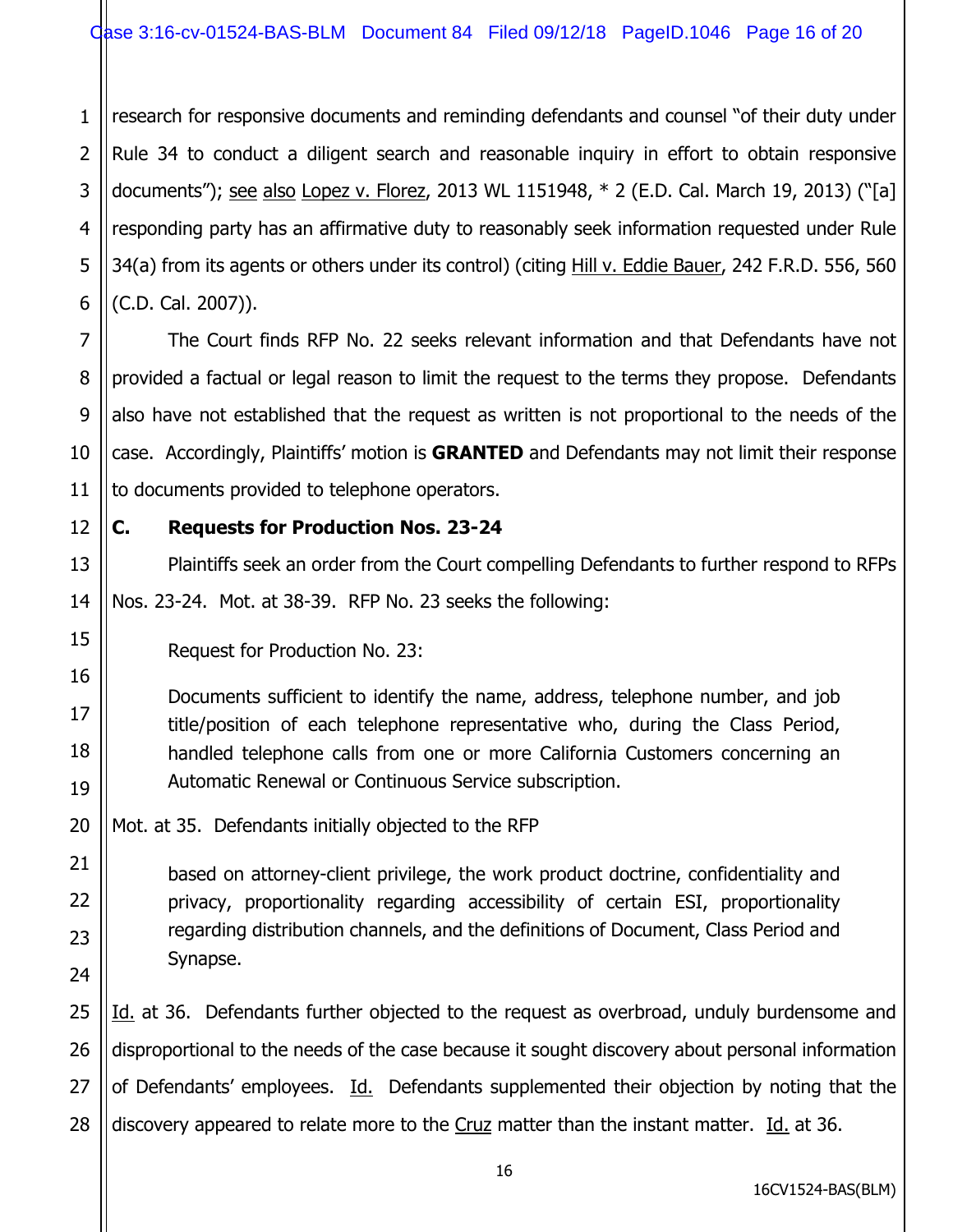1 2 3 4 5 Plaintiffs argue that Defendants' response to RFP No. 23 is insufficient because the request is not limited to representatives employed by Defendants and that Defendants must respond with any information that they are able to obtain from its contractors as well. Id. at 38. Defendants contend that they "do[] not directly employ any such telephone representatives, and thus will not be providing the information requested in RFP 23." Id. at 39.

6 7 8 9 10 11 12 13 14 15 16 17 18 RFP No. 23 seeks information about the telephone representatives who handled calls from California customers. Id. at 35. The request is not limited to telephone representatives "directly employ[ed]" by Defendants. Id. at 39. Defendants are required to produce responsive documents that are in their "possession, custody, or control." Fed. R. Civ. P. 34(a)(1). This includes documents in the possession of third parties from whom Defendants have a right to obtain the documents or over whom Defendants have control. Soto, 162 F.R.D. at 619. If, for example, Defendants "indirectly" employ telephone representatives through contractors or by other means, Defendants are required to obtain the requested information from said contractors or other sources. Similarly, if Defendants have responsive documents identifying the described telephone representatives, they must produce the documents even if the representatives are employed by another entity. Defendants' narrow interpretation of RFP No. 23 is not reasonable in light of the text of the request. Accordingly, Plaintiffs' motion to compel further response to

RFP No. 23 is **GRANTED**.

19

20

21

22

23

24

25

26

27

28

RFP No. 24 seeks:

Documents sufficient to identify each entity that employed telephone representatives who, during the Class Period, handled telephone calls for Synapse regarding consumer complaints about Automatic Renewal or Continuous Service subscriptions.

Mot. at 37. In the August 22, 2018 Joint Statement, the parties informed the Court that

Synapse agrees to identify each entity that employed telephone representatives who handled the telephone calls for Synapse at any time between May 17, 2012 and the present. With that information, there will be no further dispute regarding RFP No. 24.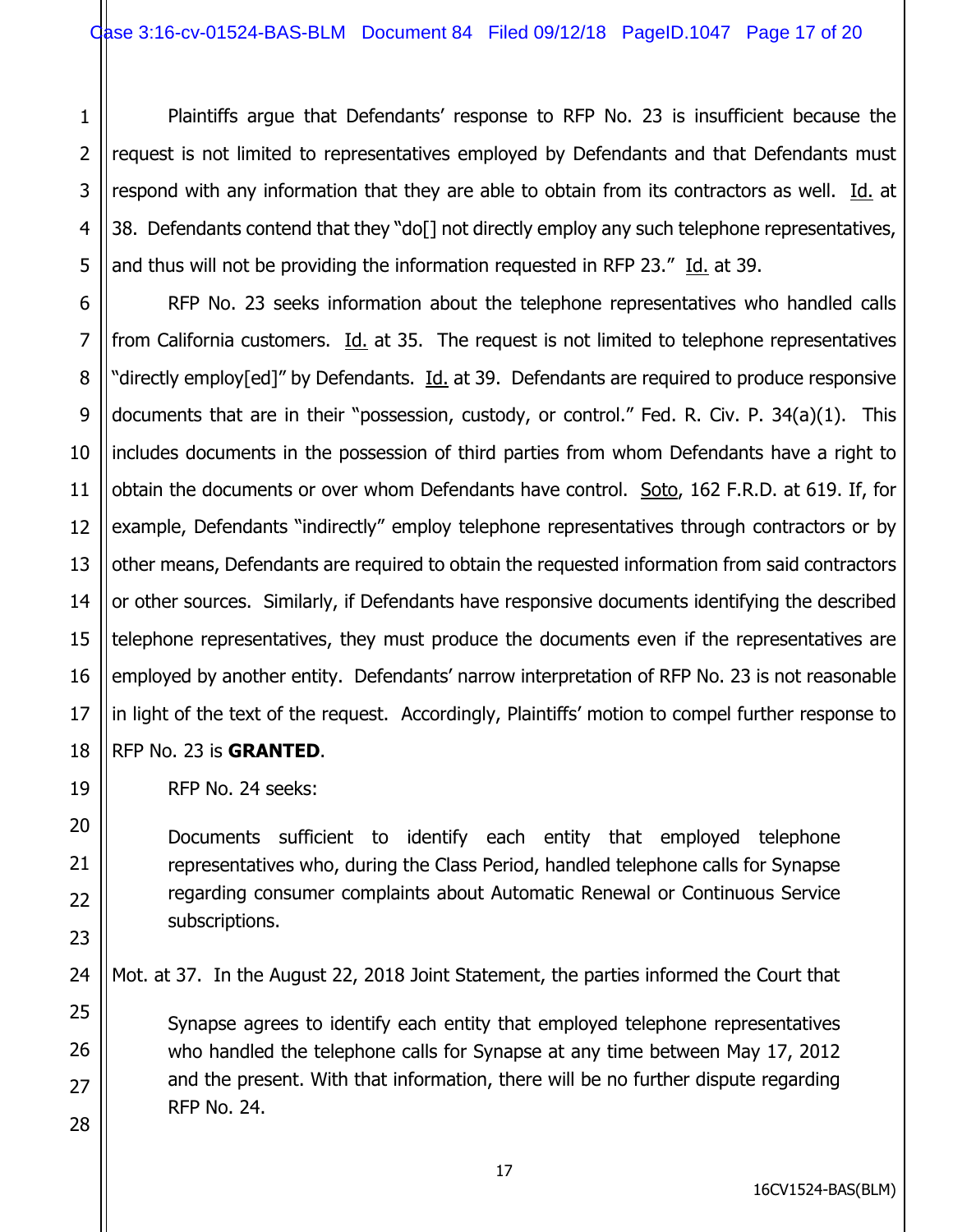1 2 ECF No. 79 at 4. Accordingly, Plaintiffs' motion to compel further response to RFP No. 24 is **DENIED AS MOOT**.

#### **D. Cost Sharing**

3

23

24

25

26

27

4 5 6 Defendants request that to the extent the Court grants Plaintiffs' motion, Plaintiffs be ordered to bear the costs of the discovery they seek. Mot. at 11-12. Plaintiffs do not address this request. Mot.

7 8 9 10 11 12 13 14 15 16 17 18 19 20 21 22 The responding party generally bears the expense of complying with discovery requests. See United States ex rel Hooper v. Lockheed Martin Corp., 2009 WL 10655342, at \*3 (C.D. Cal. Dec. 10, 2009) (citing Oppenheimer Fund, Inc. v. Sanders, 437 U.S. 340, 358 (1978) ("the presumption is that the responding party must bear the expense of complying with discovery requests")). However, the Court may "'specify the conditions for [] discovery[,]' which may include cost sharing." U.S. ex rel. Guardiola v. Renown Health, 2015 WL 5056726, at \*2 (D. Nev. Aug. 25, 2015) (citing 2006 Advisory Committee Notes to FRCP 26(b)). Cost sharing may be appropriate when electronic documents are not reasonably accessible. See Connecticut Gen. Life Ins. Co. v. Earl Scheib, Inc., 2013 WL 485846, at \*2–3 (S.D. Cal. Feb. 6, 2013). "When considering cost shifting, courts in this circuit rely on the seminal Zubulake factors." U.S. ex rel. Guardiola, 2015 WL 5056726, at \*2 (citing Zubulake v. UBS Warburg LLC, 217 F.R.D. 309, 324 (S.D. N.Y. 2003) ("Zubulake I ") (identifying seven factors); Zubulake v. UBS Warburg LLC, 216 F.R.D. 280, 284 (S.D. N.Y. 2003) ("Zubulake II") (applying those factors); and Tierno v. Rite Aid Corp., 2008 WL 3287035, at \*4 (N.D. Cal. July 31, 2008) (characterizing the Zubulake factors as a "gold standard" in ESI discovery disputes)). Zubulake identified the following factors to be considered:

> 1. Extent to which the request is specifically tailored to discover relevant information; 2. Availability of such information from other sources; 3. Total cost of production, compared to the amount in controversy; 4. Total cost of production, compared to the resources available to each party; 5. Relative ability of each party to control costs and its incentive to do so; 6. Importance of the issues at stake in the litigation; and 7. Relative benefits to the parties of obtaining the information.

28 Couch v. Wan, 2011 WL 2551546, at  $*4$  (E.D. Cal. June 24, 2011) (quoting Zubulake v. UBS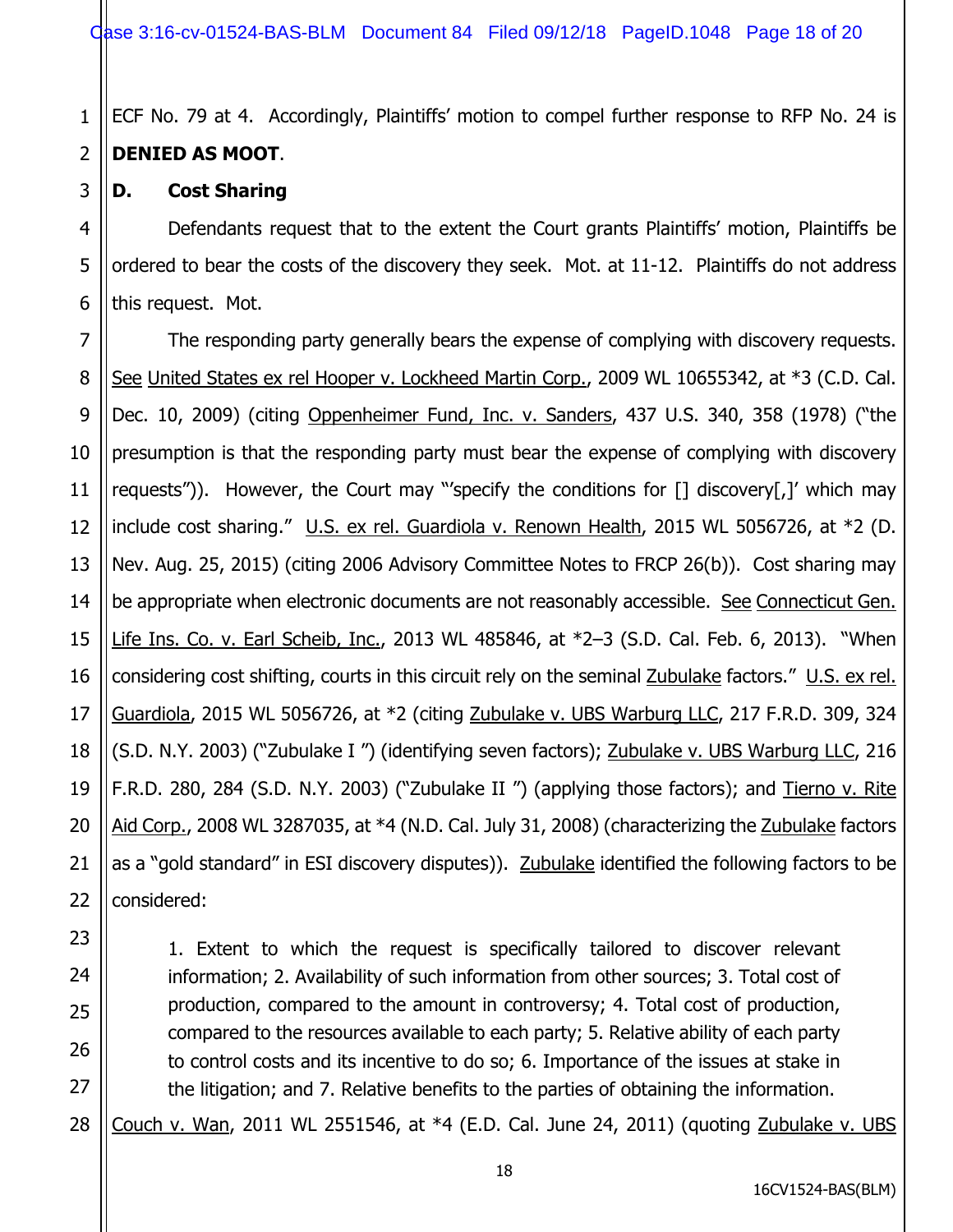1 Warburg LLC, 216 F.R.D. at 284).

> Cost shifting should only be considered when discovery imposes an undue burden or expense that outweighs the likely benefit of the discovery. With discovery of electronic documents, whether production of such documents is unduly burdensome or expensive turns primarily on whether it is kept in an accessible or inaccessible format.

Id. (quoting Fed. R. Civ. P. 26(b)-(c) and Zubulake v. UBS Warburg LLC, et al., 217 F.R.D. at 318) (internal citations and quotations omitted). Accessibility turns largely on the expense of production.

 Here, Defendants have not established a basis for cost sharing. As discussed above, Plaintiffs' requests seek relevant information and documents and Defendants have not established that responding to the requests is unduly burdensome or expensive. After considering the Zubulake factors, the Court **DENIES** Defendants' request to shift the discovery costs to Plaintiffs.

# **E. Unredacted Bank and Credit Card Statements**

 Defendants seek an order from the Court compelling Plaintiffs to produce unredacted versions of their bank and credit card statements. Mot. at 40. Defendants state that Plaintiffs have produced heavily redacted statements that leave only the bank boilerplate language and the specific charges at issues unredacted. Id. Defendants argue that in addition to redacting information Plaintiffs deemed to be irrelevant, Plaintiffs admitted to redacting potentially relevant information if it was not responsive to Defendants' requests. Id. Defendants speculate that the relevant redacted information could include "Plaintiffs' purchases leading to the magazine offers at issue [and] other items which may auto-renew, and their business sophistication." Id. at 41. Defendants note that they do not object to the redaction of credit card and bank account numbers. Id. at n. 2.

 Plaintiffs contend that the statements at issue were redacted "to omit details about the Plaintiffs' respective financial transactions unrelated to Synapse" and that there is no basis to compel further production. Id. at 41. Plaintiffs explain that redacted information has never

2

3

4

5